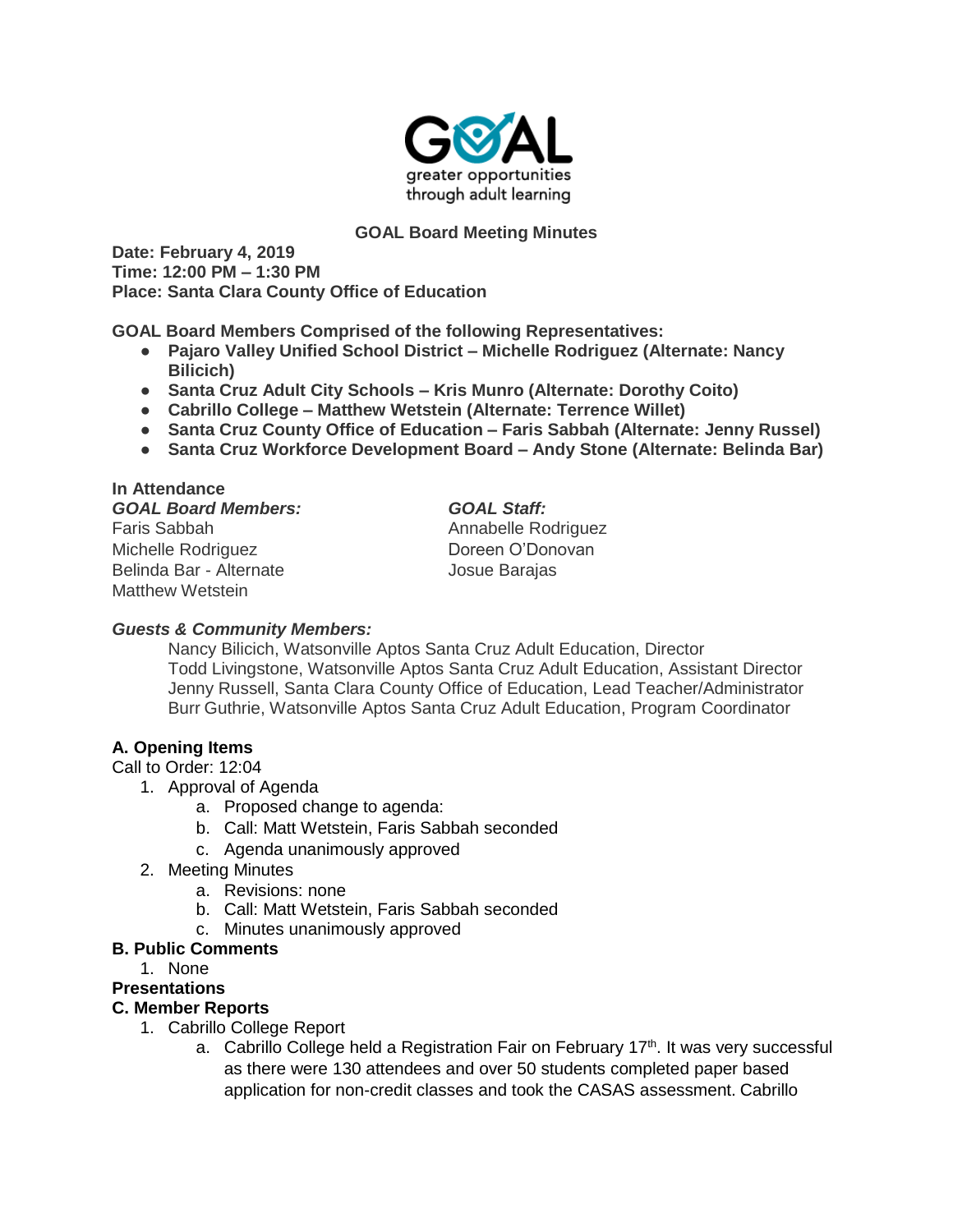admissions and records staff were present to walk people to the computer lab to apply for Cabrillo credit classes.

- b. The GOAL office advertised the event via radio advertisements, through consortia members Watsonville Farmer's Market, and a flyer went home to every child in Santa Cruz City School District.
- c. Potential students were able to meet one-on-one with Cabrillo counselors, financial aid staff and were given a quick oral exam to see if ready for CASAS.
- d. Watsonville/Aptos/Santa Cruz Adult School and Career Advancement Charter faculty attended. Food and childcare were provided.
- e. ESL Non-credit classes started at Cabrillo last week. Two of the classes had less than 20 students but often the deans let classes run with less than 20 if the class is new. Also, they are open entry, open exit. Burr Guthrie mentioned a study that showed the need in the county for ESL classes. The Adult School is concerned that if both agencies get low level of enrollment that too many classes will be closed. The GOAL director will work towards bringing Cabrillo, WASCAE and CAC instructors to meet again to discuss this issue.
- f. There was a question about if Cabrillo could accept a students' CASAS exams from last institution they attended (within a set period of time.) Right now GOAL can't drill down to see CASAS data but could if the consortium partners would give it permission the Director can have access to a more complete data set.
- 2. Watsonville/Aptos/Santa Cruz Adult Education PVUSD Report
	- a. A Clinical Dental Assisting program is offered now in South County. They had 2-3 students sign up. They may postpone it until there is more interest.
	- b. The CNA course orientation is being held and the district is working on recruiting an instructor with the required experience in a nursing facility. Some agencies are willing to help pay the instructor salary as they need more potential employees to be trained.
	- c. The school has been working with Jimmy Panetta to inform him what is happening with Adult Education.
	- d. The advisory council meeting will be held February 20, 2019.
	- e. Graduation will be held on May 23, 2019.
- 3. Santa Cruz County Office of Education
	- a. Faris Sabbah reported that they are moving forward with CASAS data entry.
	- b. The County will be offering services in the probation office soon.
	- c. They are launching an ESL program with an instructor once a week. The courses will start at the beginning level but will be adjusted based on need. The class will be held at Sequoia High School.
	- d. Sequoia High School has 45 students enrolled who are doing independent studies.
	- e. The county is considering using CTEP for Construction and moving classes to later in the day. They are looking at adding more programing between 6 to 8 pm. across programs

# **D. Action Items**

- 1. 3 Year Planning
	- a. Ad Hoc Planning Update: The committee is in the pre-planning and community needs portion of the process. The next meeting will be after today's meeting.
	- b. A sample of some of the types of data that will be collected:
		- i. Census data
		- ii. Drop out data from School Districts
		- iii. Look at Graduation rates